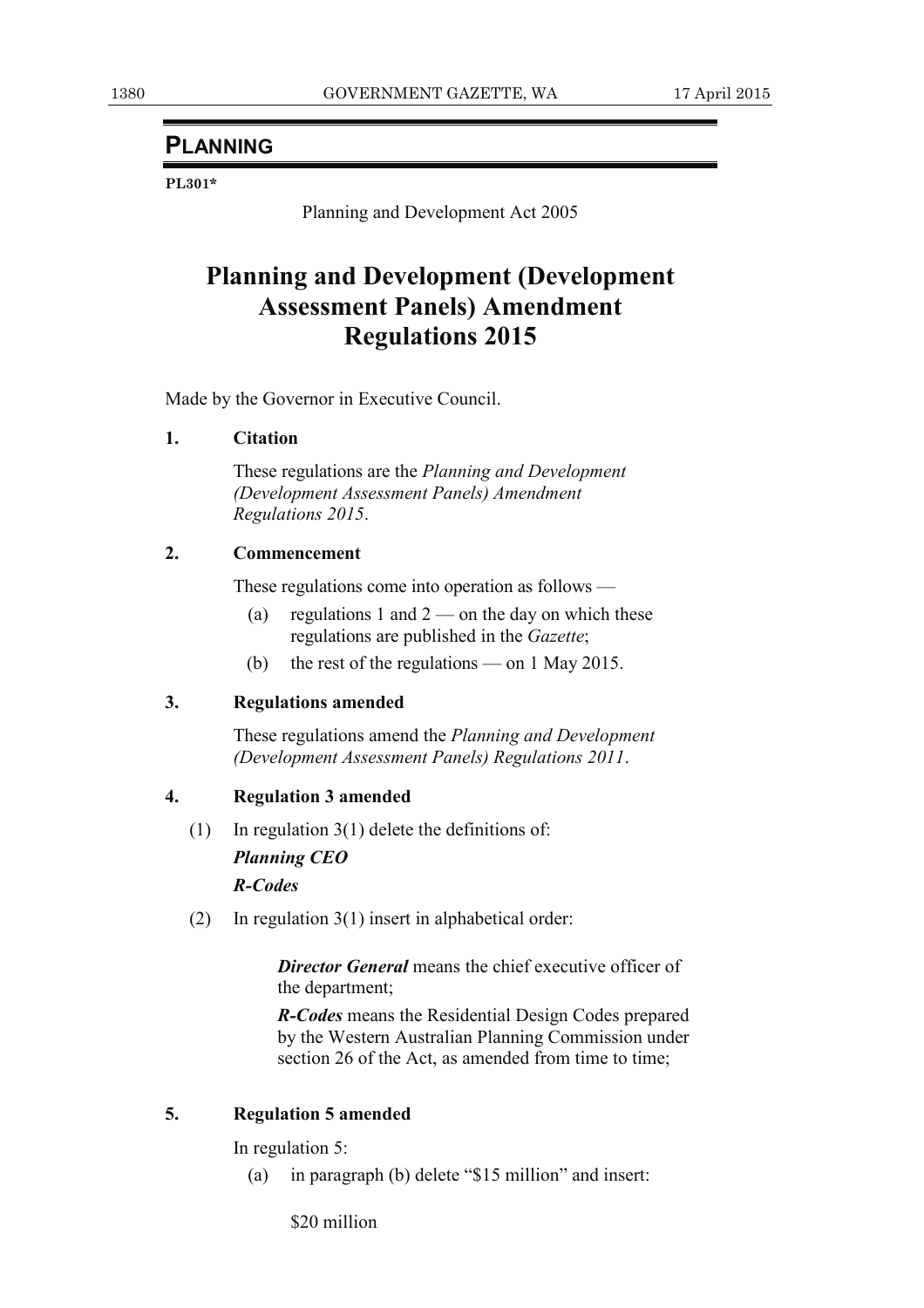(b) in paragraph (c) delete "\$7 million" and insert:

\$10 million

#### **6. Regulation 6 amended**

In regulation 6:

 (a) in paragraph (b) delete "\$10 million or more and less than \$15 million; and" and insert:

\$2 million or more and less than \$20 million; and

 (b) in paragraph (c) delete "\$3 million or more and less than \$7 million," and insert:

\$2 million or more and less than \$10 million,

## **7. Regulation 11A inserted**

After regulation 10 insert:

## **11A. Further information**

 On receipt of a DAP application, a local government —

- (a) must consider the application and all accompanying material; and
- (b) may, by written notice given to the applicant, require the applicant to give to the local government further specified information or documents.

## **8. Regulation 11 amended**

- (1) In regulation 11 delete "A local" and insert:
	- (1) A local
- (2) Delete regulation 11(c) and insert:
	- (c) confirmation that the applicant has paid the fee under regulation  $10(1)$ ;
	- (d) a copy of any notice given to the applicant under regulation 11A.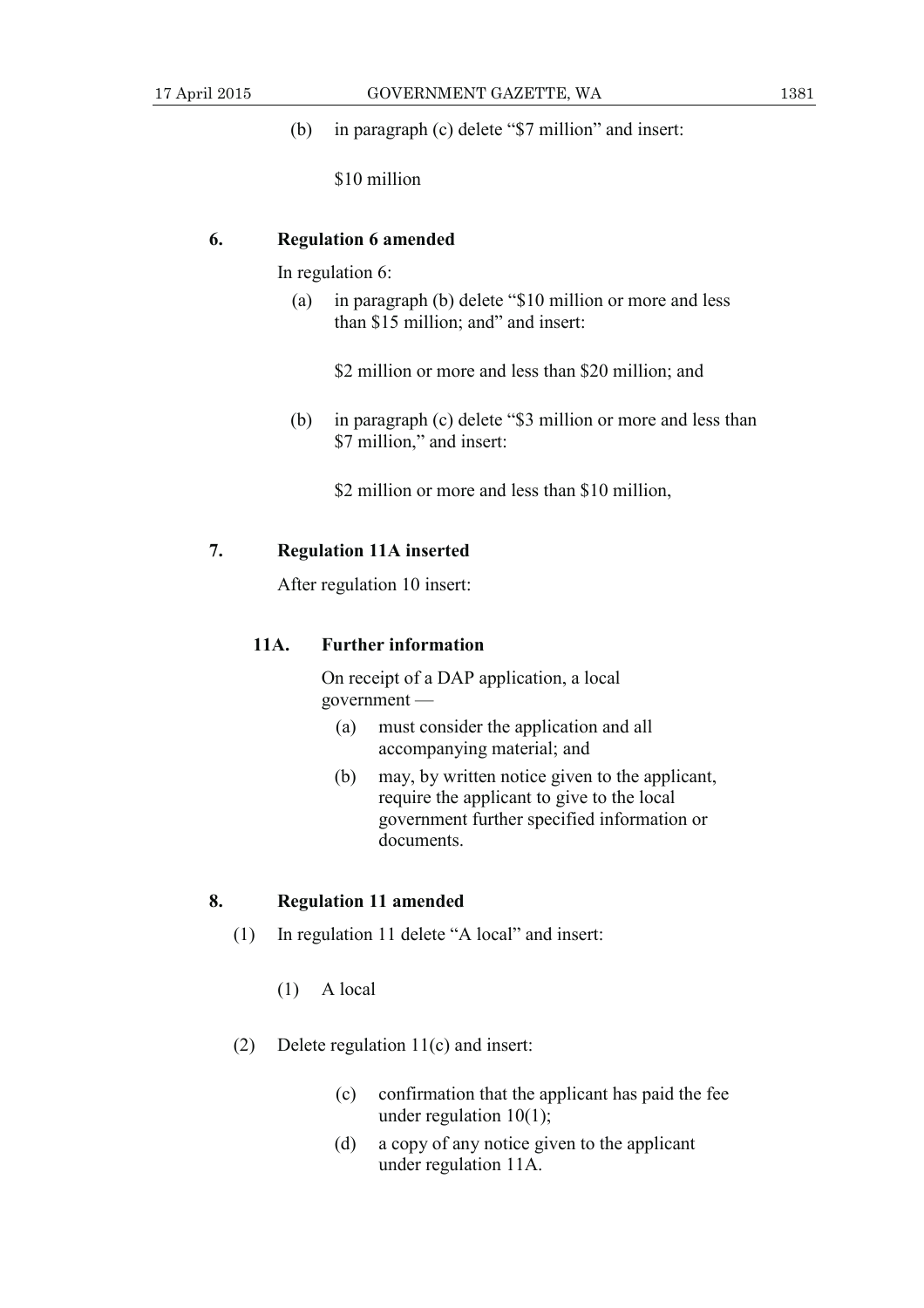- (3) At the end of regulation 11 insert:
	- (2) A local government must, within 7 days after the date on which it receives further documents or information in relation to an application that has been provided in response to a notice given under regulation 11A, give the administrative officer of the DAP that will determine the application the further documents or information.

## **9. Regulation 12 amended**

After regulation 12(3) insert:

 (4A) For the purposes of calculating the period within which the report on a DAP application must be given under subregulation  $(3)(a)$  or  $(c)$ , any period after the applicant has been given a notice under regulation 11A and before the applicant complies with the notice is to be excluded.

## **10. Regulation 16 amended**

(1) In regulation 16(1) delete "The" and insert:

Except as provided in subregulations (2A) and (2B), the

- (2) After regulation 16(1) insert:
	- (2A) If a provision of a planning instrument is inconsistent with a provision of these regulations, the regulations prevail to the extent of the inconsistency.
	- (2B) If a planning instrument provides that an application is deemed to be refused if not determined within a specified period after the application is made, the following periods are to be excluded in calculating the period between when the application is made and when the application is determined —
		- (a) any period after an applicant has been given a notice under regulation 11A in respect of an application and before the applicant complies with the notice;
		- (b) any period of extension for the giving of a report on an application referred to in a notice given under regulation 12(4).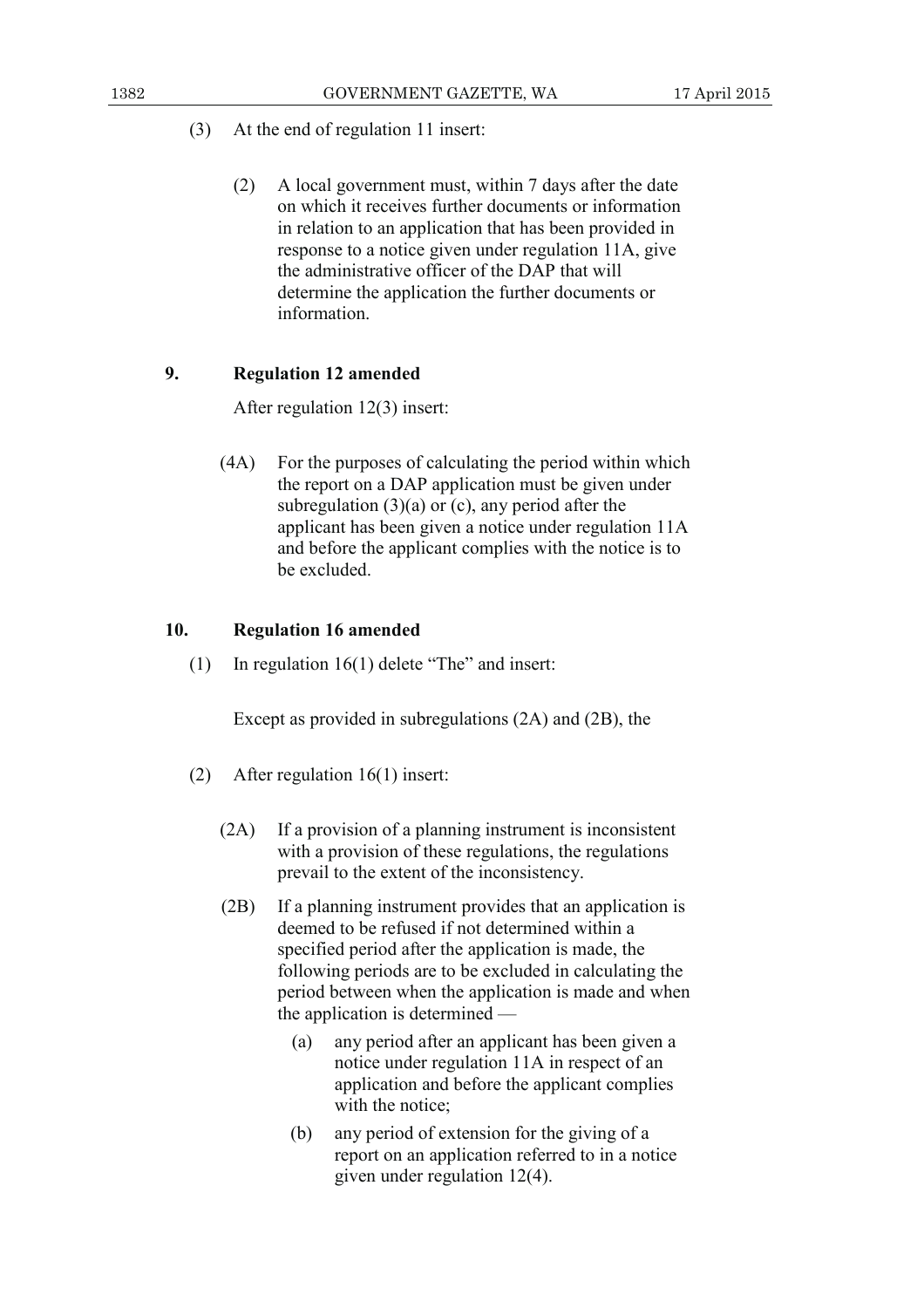## **11. Regulation 18 amended**

(1) In regulation 18(3) after "*2004*," insert:

other than section 31, the presiding member of

- (2) After regulation 18(3) insert:
	- (4) For the purposes of reconsideration of a decision on an invitation made under the *State Administrative Tribunal Act 2004* section 31, the decision-maker is the DAP that made the reviewable decision.

#### **12. Regulation 19 amended**

- (1) Delete regulation 19(1) and insert:
	- (1) A development application is an application of a class prescribed for the purposes of this regulation if —
		- (a) the application is for approval for development that has an estimated cost of \$2 million or more; and
		- (b) the application is one of the following
			- (i) an application that is not an excluded development application;
			- (ii) an application for approval for the construction of less than 10 grouped dwellings and any associated carport, patio, outbuilding and incidental development;
			- (iii) an application for approval for the construction of less than 10 multiple dwellings and any associated carport, patio, outbuilding and incidental development.
- (2) Delete regulation 19(4)(a) and insert:
	- (a) the power of the Commission to determine a development application of a class prescribed under subregulation (1) that is made to the Commission; and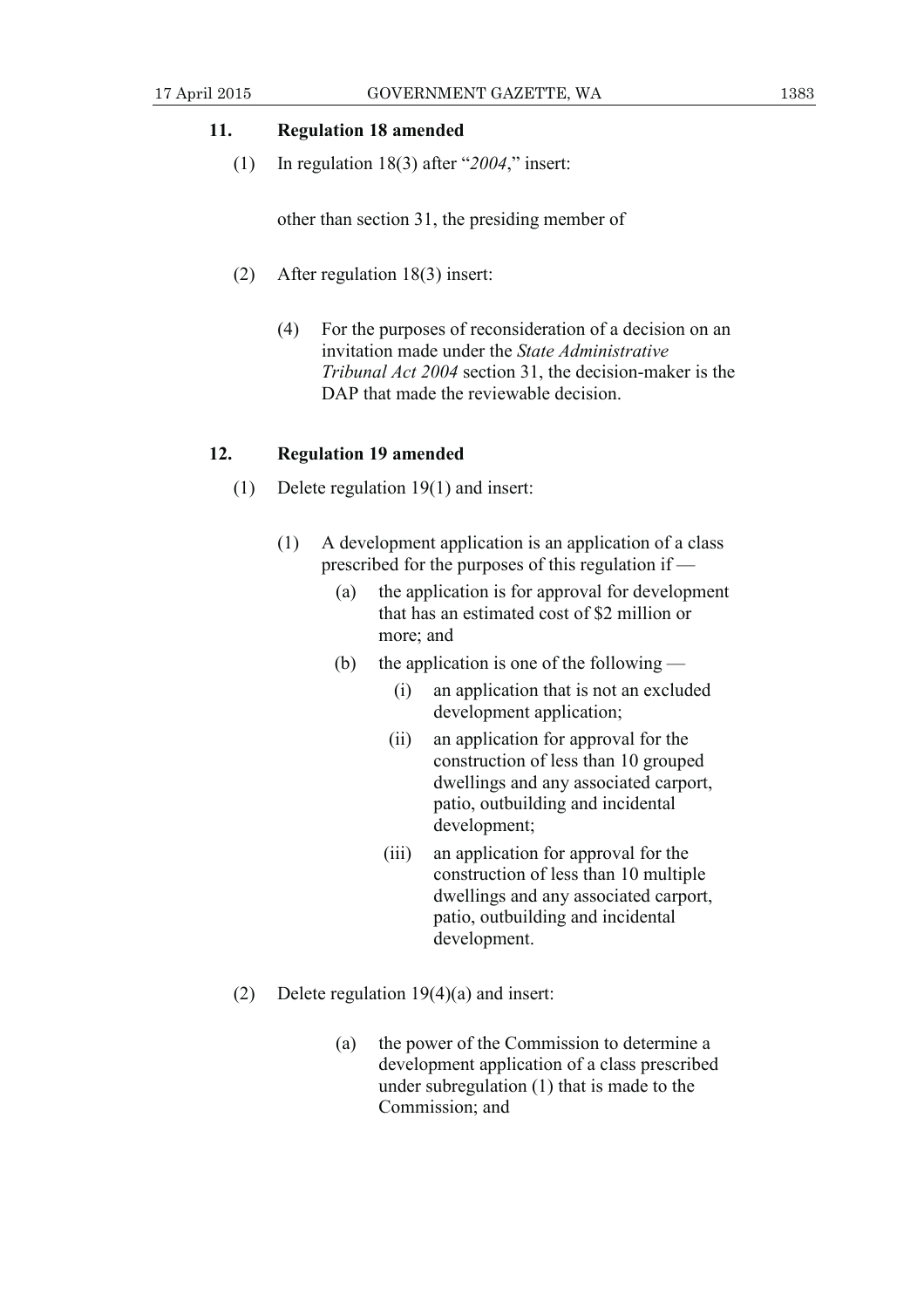- (3) Delete regulation 19(6) and insert:
	- (6) A local government or the Commission must not make a delegation under this regulation or amend such a delegation unless the local government or the Commission has notified in writing —
		- (a) the applicant; and
		- (b) the Director General.

# **13. Regulation 20 replaced**

Delete regulation 20 and insert:

# **20. Commencement of delegation**

- (1) An instrument of delegation under regulation 19, and any instrument amending or revoking the delegation, takes effect on the day specified in the instrument.
- (2) A body that delegates to a DAP under regulation 19 must give a copy of the instrument of delegation to the Director General.

## **14. Regulation 22 amended**

In regulation  $22(1)$  and  $(2)$  delete "each application that is determined by a DAP pursuant to the delegation" and insert:

the application

## **15. Regulation 27 amended**

(1) In regulation 27(2) delete "The" and insert:

Subject to subregulation 3A, the

- (2) After regulation 27(2) insert:
	- (3A) If both the presiding member and the deputy presiding member of a DAP are unable to act as presiding member of the DAP by reason of illness, absence or other cause, the Director General may appoint the presiding member of another DAP to act as presiding member of the DAP.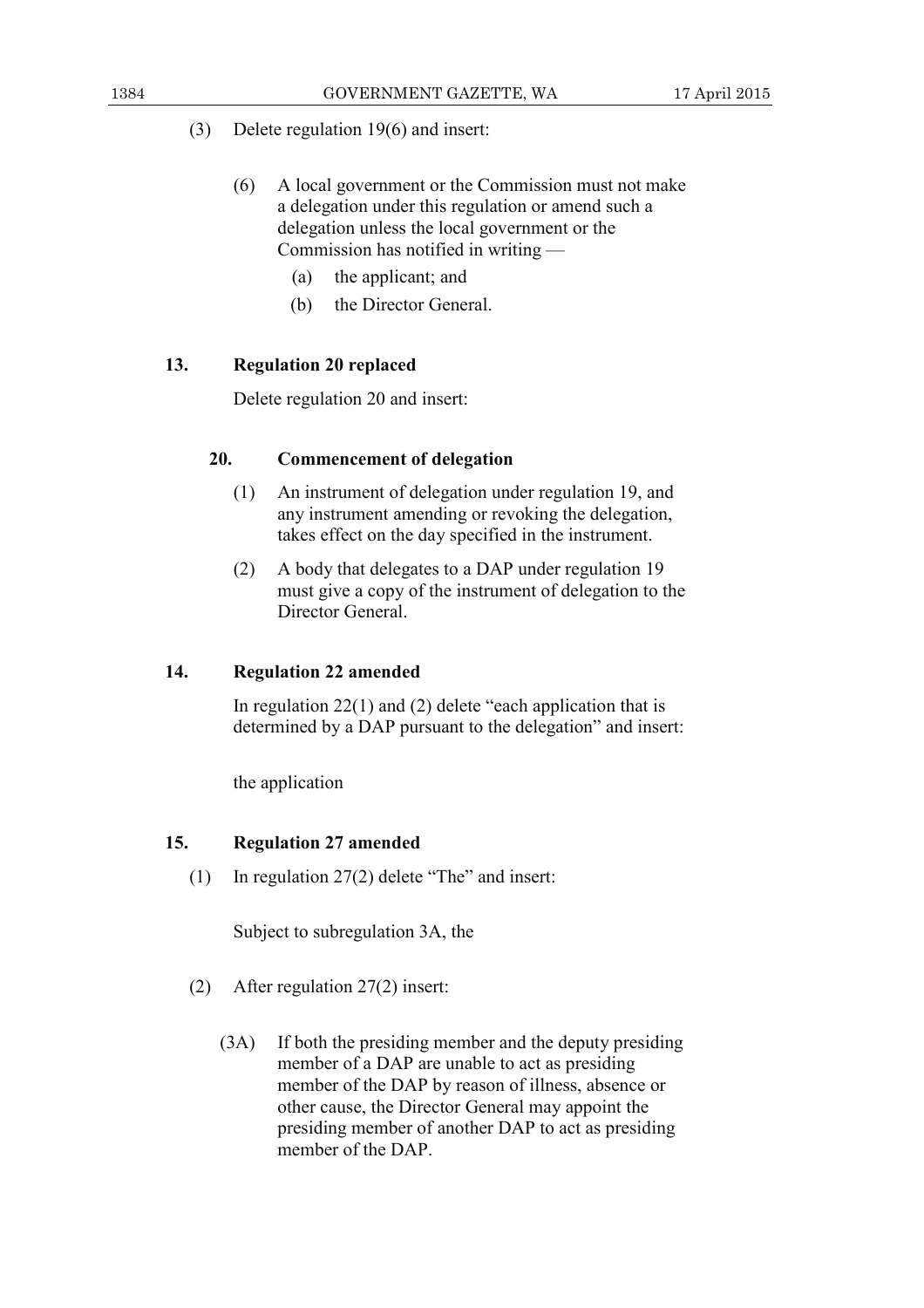## **16. Regulation 31 amended**

After regulation 31(2) insert:

- (3A) A DAP member may be paid 50% of the fee to which the member would have been entitled under subregulation (1) or (2) for attending a DAP meeting  $if -$ 
	- (a) the DAP meeting is cancelled after the agenda for the meeting was published in accordance with regulation 39(1); and
	- (b) the Director General approves the payment.

#### **17. Regulation 32 amended**

- (1) After regulation 32(4) insert:
	- (5A) A person appointed as a local government member of a DAP on the nomination of a local government under regulation 24(1)(a) ceases to be a member of the DAP if the person ceases to be a member of the council of the local government.
- (2) In regulation 32(5) delete "The" and insert:

 Except in the circumstances referred to in subregulation (5A), the

## **18. Regulation 36 deleted**

Delete regulation 36.

#### **19. Regulation 37 amended**

Delete regulation 37(1) and insert:

 (1) The Minister, when appointing a person as a specialist member of a DAP under regulation 23(1)(b) or 25(1)(b) or an alternate member under regulation  $28(1)(c)$ , must appoint a person selected by the Minister from the register maintained under regulation 35.

#### **20. Regulation 38 deleted**

Delete regulation 38.